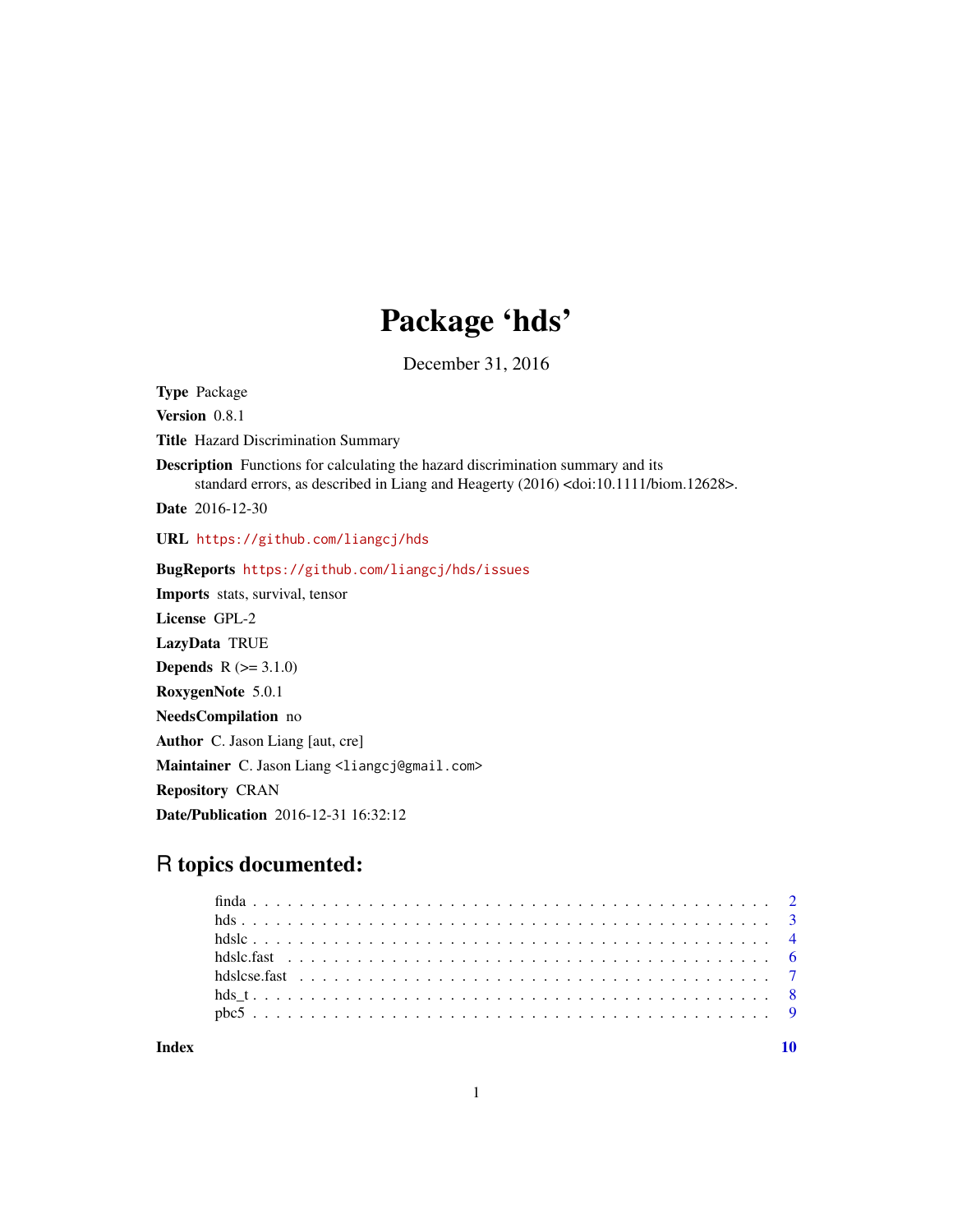#### <span id="page-1-1"></span><span id="page-1-0"></span>Description

finda estimates the time-varying coefficients beta(t) at a single time from a local-in-time Cox model. Think of it as a Cox model where the the coefficients are allowed to vary with time. Further details can be found in Cai and Sun (2003) and Tian et al. (2005).

#### Usage

```
finda(tt, times, status, covars, start = rep(\emptyset, ncol(covars)), h = 400, ...)
```
#### Arguments

| tt       | Time to estimate beta $(t)$ at                                                                                                                                    |
|----------|-------------------------------------------------------------------------------------------------------------------------------------------------------------------|
| times    | A vector of observed follow up times.                                                                                                                             |
| status   | A vector of status indicators, usually 0=alive, 1=dead.                                                                                                           |
| covars   | A matrix or data frame of numeric covariate values, with a column for each<br>covariate and each observation is on a separate row.                                |
| start    | A vector of length p of starting values to be passed to optim for the numerical<br>optimization procedure. p is the number of covariates. Defaults to all zeroes. |
| h        | A single value on the time scale representing the bandwidth to use.                                                                                               |
| $\cdots$ | Additional parameters to pass to optim.                                                                                                                           |

#### Details

The naming of the function finda stands for "find  $a(t)$ ", where " $a(t)$ " is the notation used in Cai and Sun (2003) to represent the time-varying Cox model coefficients. We also refer to " $a(t)$ " as "beta(t)" through the documentation.

The user typically will not interact with this function, as finda is wrapped by hdslc.

#### Value

A vector of length p, where p is the number of covariates. The vector is the estimated beta(t) from the local-in-time Cox model at time tt.

#### References

Cai Z and Sun Y (2003). Local linear estimation for time-dependent coefficients in Cox's regression models. *Scandinavian Journal of Statistics*, 30: 93-111. [doi:10.1111/1467-9469.00320](https://doi.org/10.1111/1467-9469.00320)

Tian L, Zucker D, and Wei LJ (2005). On the Cox model with time-varying regression coefficients. *Journal of the American Statistical Association*, 100(469):172-83. [doi:10.1198/016214504000000845](https://doi.org/10.1198/016214504000000845)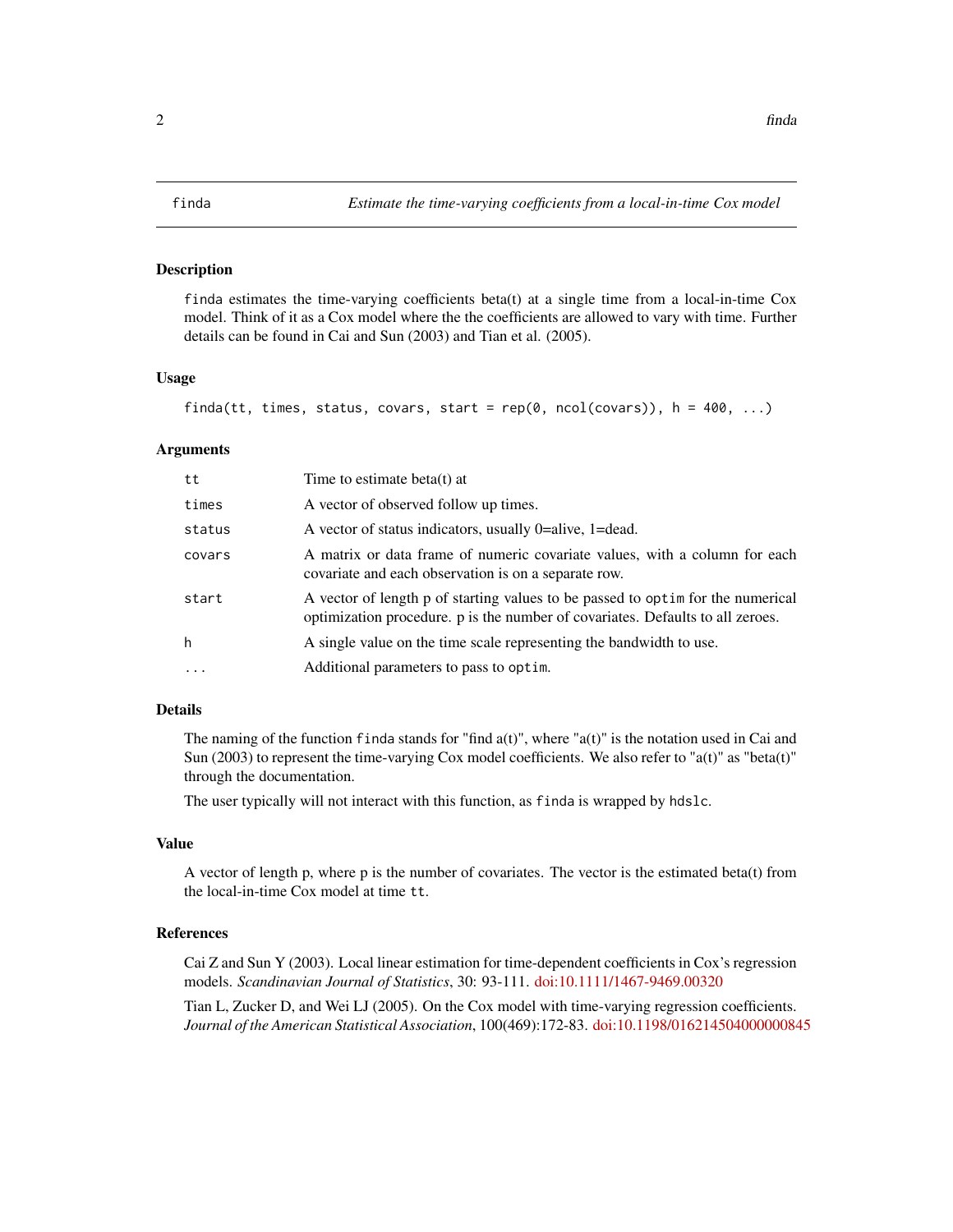#### <span id="page-2-1"></span><span id="page-2-0"></span>Description

Returns hazard discimination summary (HDS) estimates at all specified evaluation times. See Liang and Heagerty (2016) for details on HDS.

#### Usage

```
hds(times, status, m, evaltimes = times[order(times)], se = TRUE)
```
#### Arguments

| times     | A vector of observed follow up times.                                                                                                                                                                                                                                           |
|-----------|---------------------------------------------------------------------------------------------------------------------------------------------------------------------------------------------------------------------------------------------------------------------------------|
| status    | A vector of status indicators, usually 0=alive, 1=dead.                                                                                                                                                                                                                         |
| m         | A matrix or data frame of covariate values, with a column for each covariate<br>and each observation is on a separate row. Non-numeric values are accept-<br>able, as the values will be transformed into a numeric model matrix through<br>survival:coxph.                     |
| evaltimes | A vector of times at which to estimate HDS. Defaults to all the times specified<br>by the times vector. If there are a lot of observations, then you may want to<br>enter in a sparser vector of times for faster computation.                                                  |
| se        | TRUE or FALSE. TRUE: calculate and return standard error estimates. FALSE:<br>do not calculate standard errors estimates and return NAs. Defaults to TRUE.<br>May want to set to FALSE to save computation time if using this function to<br>compute bootstrap standard errors. |

#### Details

A wrapper for hds\_t. Since hds\_t only estimates HDS at one time point, this function calls hds\_t multiple times to estimate the entire HDS curve. hds and hdslc are the main functions the user will interact with in this package.

The covariate values m are centered for numerical stability. This is particularly relevant for the standard error calculations.

#### Value

A data frame with three columns: 1) the evaluation times, 2) the HDS estimates at each evaluation time, and 3) the standard error estimates at each evaluation time

#### References

Liang CJ and Heagerty PJ (2016). A risk-based measure of time-varying prognostic discrimination for survival models. *Biometrics*. [doi:10.1111/biom.12628](https://doi.org/10.1111/biom.12628)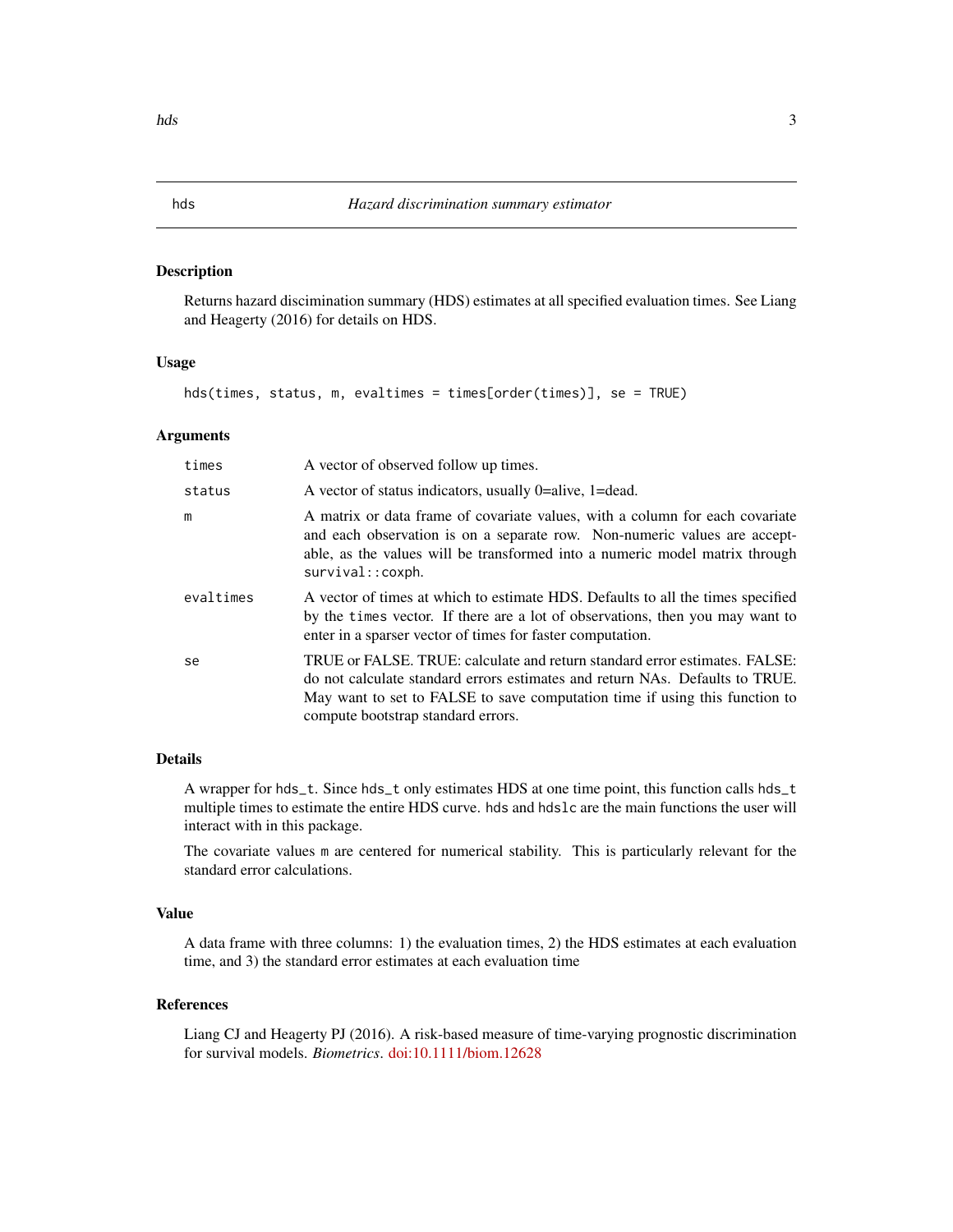#### See Also

[hdslc](#page-3-1)

### Examples

```
## Not run:
head(hds(times = survival::pbc[1:312, 2],
         status = (survival::pbc[1:312, 3]=2)*1,
        m = survival::pbc[1:312, 5]))
hdsres <- hds(times=pbc5[,1], status=pbc5[,2], m=pbc5[,3:7])
hdslcres \leq hdslc(times = pbc5[,1], status=pbc5[,2], m = pbc5[,3:7], h = 730)
Survt <- summary(survival::survfit(survival::Surv(pbc5[,1], pbc5[,2])~1))
Survtd <- cbind(Survt$time, c(0,diff(1-Survt$surv)))
tden <- density(x=Survtd[,1], weights=Survtd[,2], bw=100, kernel="epanechnikov")
par(mar=c(2.25,2.25,0,0)+0.1, mgp=c(1.25,0.5,0))
plot(c(hdslcres[,1], hdslcres[,1]), c(hdslcres[,2] - 1.96*hdslcres[,3],
                                      hdslcres[,2] + 1.96*hdslcres[,3]),
     type="n", xlab="days", ylab="HDS(t)", cex.lab=.75, cex.axis=.75,
     ylim=c(-3,15), xlim=c(0,3650))
polygon(x=c(hdsres[,1], hdsres[312:1,1]), col=rgb(1,0,0,.25), border=NA,
        fillOddEven=TRUE, y=c(hdsres[,2]+1.96*hdsres[,3],
                              (hdsres[,2]-1.96*hdsres[,3])[312:1]))
polygon(x=c(hdslcres[,1], hdslcres[312:1, 1]), col=rgb(0,0,1,.25), border=NA,
        fillOddEven=TRUE, y=c(hdslcres[,2] + 1.96*hdslcres[,3],
                              (hdslcres[,2] - 1.96*hdslcres[,3])[312:1]))
lines(hdsres[,1], hdsres[,2], lwd=2, col="red")
lines(hdslcres[,1], hdslcres[,2], lwd=2, col="blue")
abline(h=1, lty=3)
legend(x=1200, y=14, legend=c("Proportional hazards",
                              "Local-in-time proportional hazards",
                              "Time density"), col=c("red", "blue", "gray"),
      lwd=2, bty="n", cex=0.75)
with(tden, polygon(c(x, x[length(x):1]),
                   c(y*3/max(y)-3.5, rep(-3.5, length(x))),col="gray", border=NA, fillOddEven=TRUE))
```

```
## End(Not run)
```
<span id="page-3-1"></span>

hdslc *Hazard discrimination summary estimator*

#### Description

Returns local constant HDS estimates at all specified evaluation times. See Liang and Heagerty (2016) for details on HDS.

<span id="page-3-0"></span>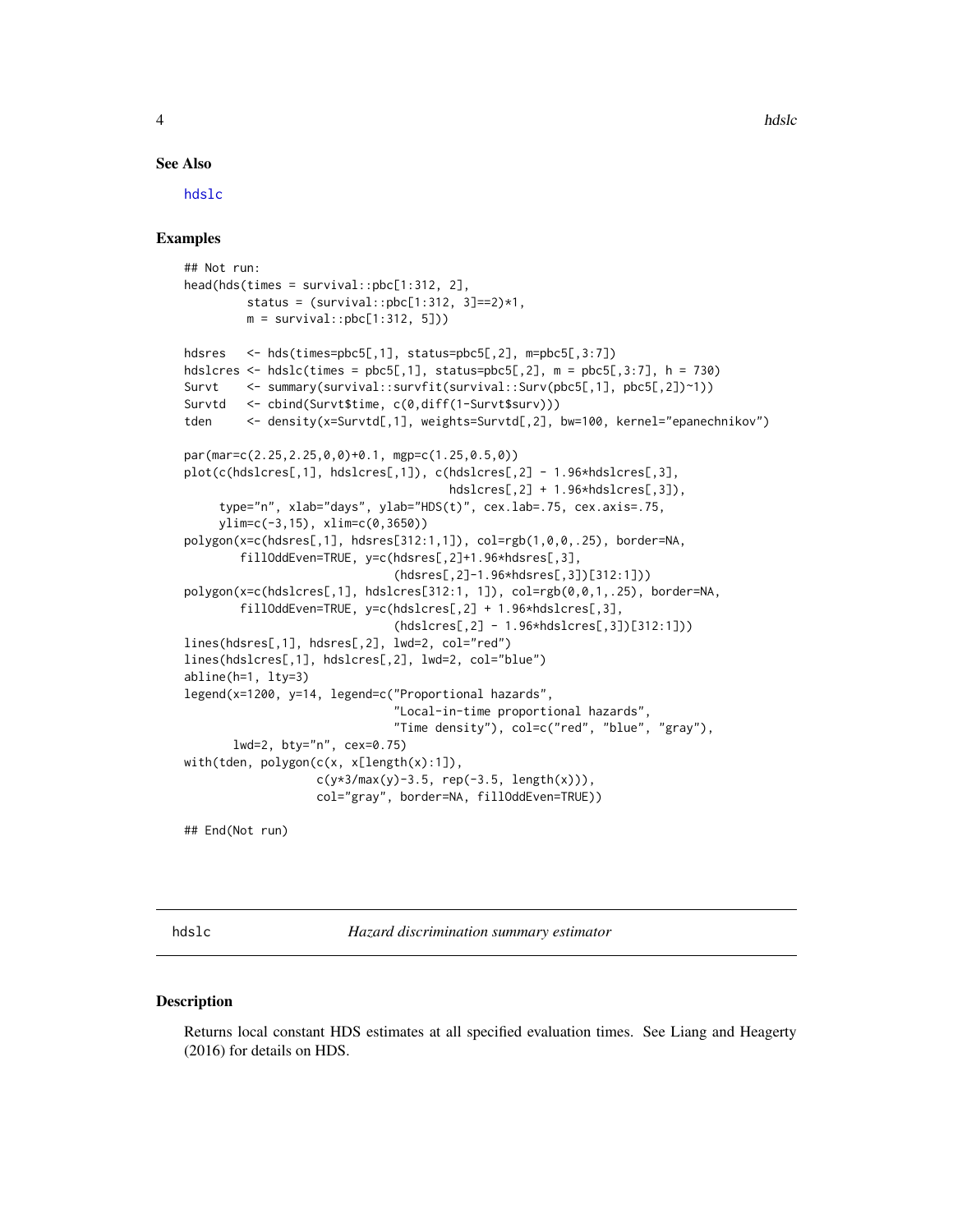#### hdslc 5

#### Usage

```
hdslc(times, status, m, evaltimes = times[order(times)], h = 1.06 *
  sd(times) * (length(times)^*(-0.2)), se = TRUE)
```
#### Arguments

| times     | A vector of observed follow up times.                                                                                                                                                                                                                                           |
|-----------|---------------------------------------------------------------------------------------------------------------------------------------------------------------------------------------------------------------------------------------------------------------------------------|
| status    | A vector of status indicators, usually 0=alive, 1=dead.                                                                                                                                                                                                                         |
| m         | A matrix or data frame of covariate values, with a column for each covariate<br>and each observation is on a separate row. Non-numeric values are accept-<br>able, as the values will be transformed into a numeric model matrix through<br>survival::coxph.                    |
| evaltimes | A vector of times at which to estimate HDS. Defaults to all the times specified<br>by the times vector. If there are a lot of observations, then you may want to<br>enter in a sparser vector of times for faster computation.                                                  |
| h         | A single numeric value representing the bandwidth to use, on the time scale. The<br>default bandwidth is a very ad hoc estimate using Silverman's rule of thumb                                                                                                                 |
| se        | TRUE or FALSE. TRUE: calculate and return standard error estimates. FALSE:<br>do not calculate standard errors estimates and return NAs. Defaults to TRUE.<br>May want to set to FALSE to save computation time if using this function to<br>compute bootstrap standard errors. |

#### Details

A local constant version of hds. While hds estimates HDS(t) assuming the Cox proportional hazards model, hdslc estimates HDS(t) using a relaxed, local-in-time Cox model. Specifically, the hazard ratios are allowed to vary with time. See Cai and Sun (2003) and Tian Zucker Wei (2005) for details on the local-in-time Cox model.

Point estimates use hdslc.fast and standard errors use hdslcse.fast. hdslc.fast requires an estimate of beta(t) (time-varying hazard ratio), which is estimated using finda(); and subject specific survival, which is estimated using sssf.fast(). hdslcse.fast requires the same and in addition standard error estimates of beta(t), which are estimated using betahatse.fast().

The covariate values m are centered for numerical stability. This is particularly relevant for the standard error calculations.

#### Value

A data frame with three columns: 1) the evaluation times, 2) the HDS estimates at each evaluation time, and 3) the standard error estimates at each evaluation time

#### References

Liang CJ and Heagerty PJ (2016). A risk-based measure of time-varying prognostic discrimination for survival models. *Biometrics*. [doi:10.1111/biom.12628](https://doi.org/10.1111/biom.12628)

Cai Z and Sun Y (2003). Local linear estimation for time-dependent coefficients in Cox's regression models. *Scandinavian Journal of Statistics*, 30: 93-111. [doi:10.1111/1467-9469.00320](https://doi.org/10.1111/1467-9469.00320)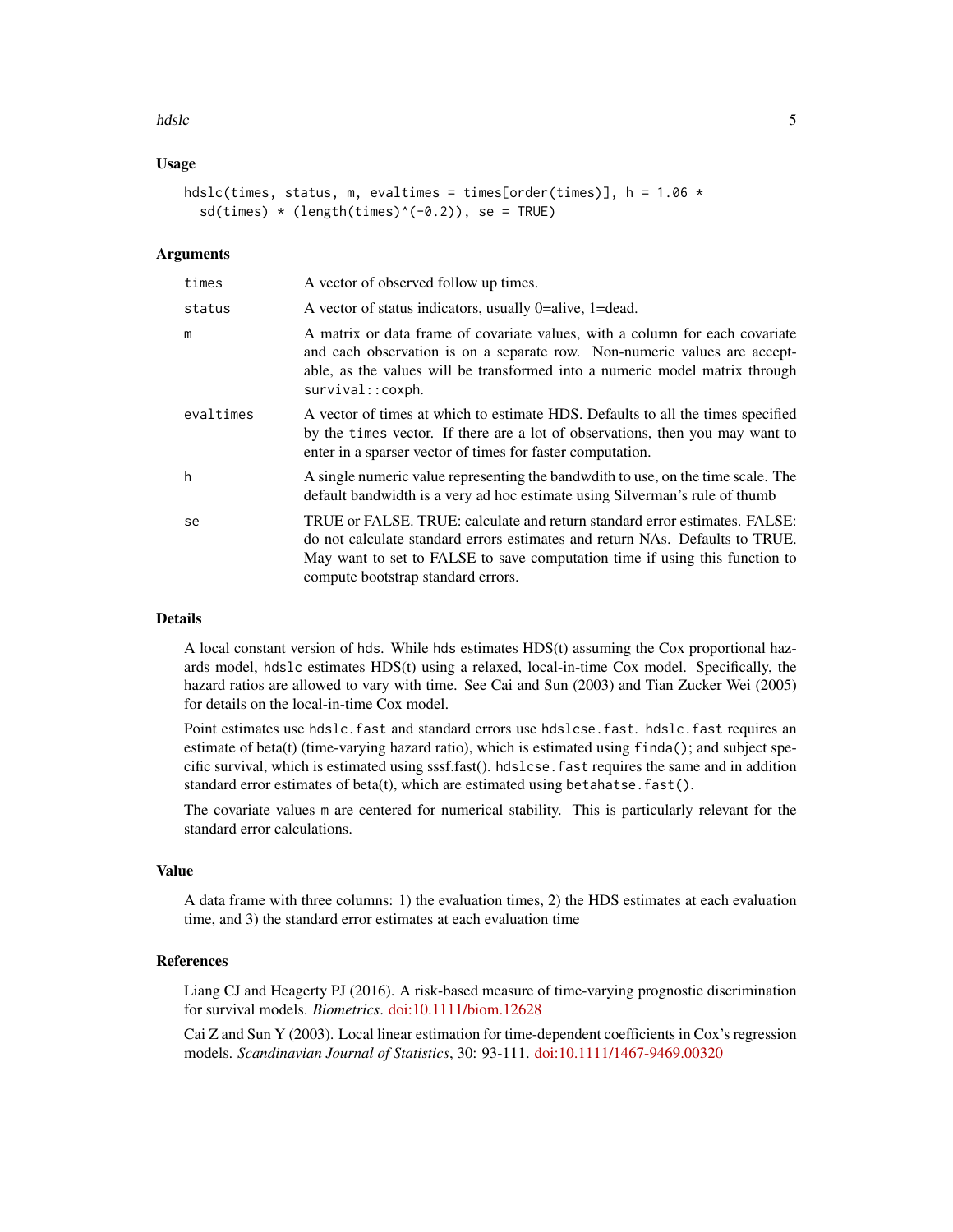<span id="page-5-0"></span>Tian L, Zucker D, and Wei LJ (2005). On the Cox model with time-varying regression coefficients. *Journal of the American Statistical Association*, 100(469):172-83. [doi:10.1198/016214504000000845](https://doi.org/10.1198/016214504000000845)

#### See Also

[hds](#page-2-1), [finda](#page-1-1)

#### Examples

```
## Not run:
head(hdslc(times = survival::pbc[1:312, 2],
           status = (survival::pbc[1:312, 3]==2)*1,
           m = \text{survival::pbc}[1:312, 5])hdsres <- hds(times=pbc5[,1], status=pbc5[,2], m=pbc5[,3:7])
hdslcres <- hdslc(times = pbc5[,1], status=pbc5[,2], m = pbc5[,3:7], h = 730)
Survt <- summary(survival::survfit(survival::Surv(pbc5[,1], pbc5[,2])~1))
Survtd <- cbind(Survt$time, c(0,diff(1-Survt$surv)))
tden <- density(x=Survtd[,1], weights=Survtd[,2], bw=100, kernel="epanechnikov")
par(mar=c(2.25,2.25,0,0)+0.1, mgp=c(1.25,0.5,0))
plot(c(hdslcres[,1], hdslcres[,1]), c(hdslcres[,2] - 1.96*hdslcres[,3],
                                      hdslcres[,2] + 1.96*hdslcres[,3]),
     type="n", xlab="days", ylab="HDS(t)", cex.lab=.75, cex.axis=.75,
     ylim=c(-3,15), xlim=c(0,3650))
polygon(x=c(hdsres[,1], hdsres[312:1,1]), col=rgb(1,0,0,.25), border=NA,
        fillOddEven=TRUE, y=c(hdsres[,2]+1.96*hdsres[,3],
                              (hdsres[,2]-1.96*hdsres[,3])[312:1]))
polygon(x=c(hdslcres[,1], hdslcres[312:1, 1]), col=rgb(0,0,1,.25), border=NA,
        fillOddEven=TRUE, y=c(hdslcres[,2] + 1.96*hdslcres[,3],
                              (hdslcres[,2] - 1.96*hdslcres[,3])[312:1]))
lines(hdsres[,1], hdsres[,2], lwd=2, col="red")
lines(hdslcres[,1], hdslcres[,2], lwd=2, col="blue")
abline(h=1, lty=3)
legend(x=1200, y=14, legend=c("Proportional hazards",
                              "Local-in-time proportional hazards",
                              "Time density"), col=c("red", "blue", "gray"),
      lwd=2, bty="n", cex=0.75)
with(tden, polygon(c(x, x[length(x):1]),
                   c(y*3/max(y)-3.5, rep(-3.5, length(x))),
                   col="gray", border=NA, fillOddEven=TRUE))
## End(Not run)
```
hdslc.fast *Hazard discrimination summary estimate (local constant) at one time point*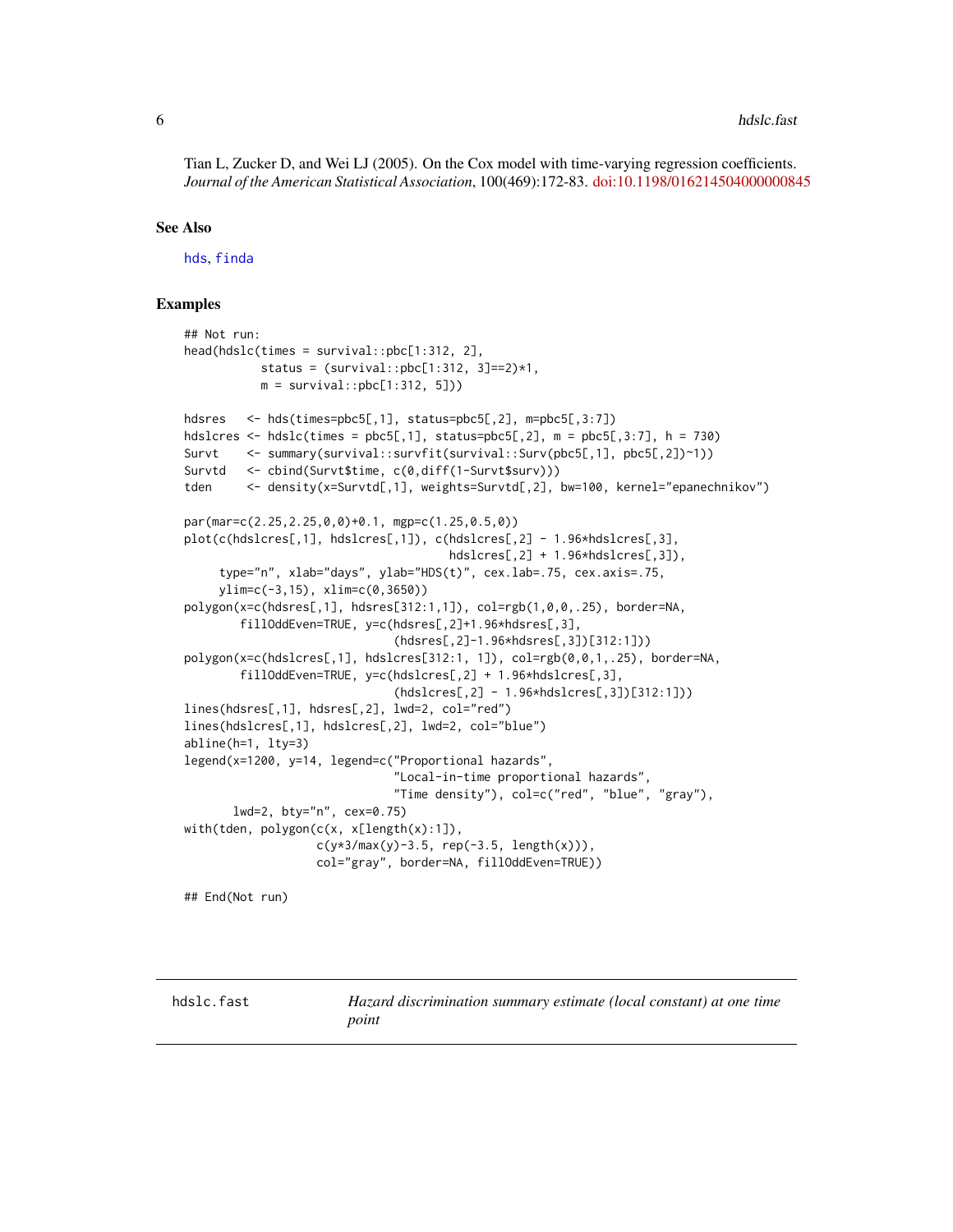#### <span id="page-6-0"></span>hdslcse.fast 7

#### Description

hdslc.fast estimates HDS at a single time using the local-in-time proportional hazards model. See Cai and Sun (2003, Scandinavian Journal of Statistics) for details on the local-in-time PH model.

#### Usage

```
hdslc.fast(S, betahat, m)
```
#### Arguments

| S       | A vector of length $nrow(m)$ (which is typically the number of observations n),<br>where each value is the subject-specific survival at time t where t is implied by<br>the choice of betahat.             |
|---------|------------------------------------------------------------------------------------------------------------------------------------------------------------------------------------------------------------|
| betahat | A p x 1 vector of coefficient estimates at time t of interest from the local-in-time<br>Cox model. Vector length p is the number of covariates. Typically the output<br>from hdslc:: finda is passed here. |
| m       | A numeric n x p matrix of covariate values, with a column for each covariate<br>and each observation is on a separate row.                                                                                 |

#### Details

The user typically will not interact with this function. Rather, hdslc wraps this function and is what the user typically will use.

#### Value

The HDS estimate at times t, where t is implied by choice of S and betahat passed to hdslc.fast.

hdslcse.fast *Hazard discrimination summary (local constant) standard error estimate*

#### Description

hdslcse.fast calculates an estimate of the variance for the local constant hazard discrimination summary estimator at a time t. The time t is implied by S, betahat, and betahatse

#### Usage

hdslcse.fast(S, betahat, m, betahatse)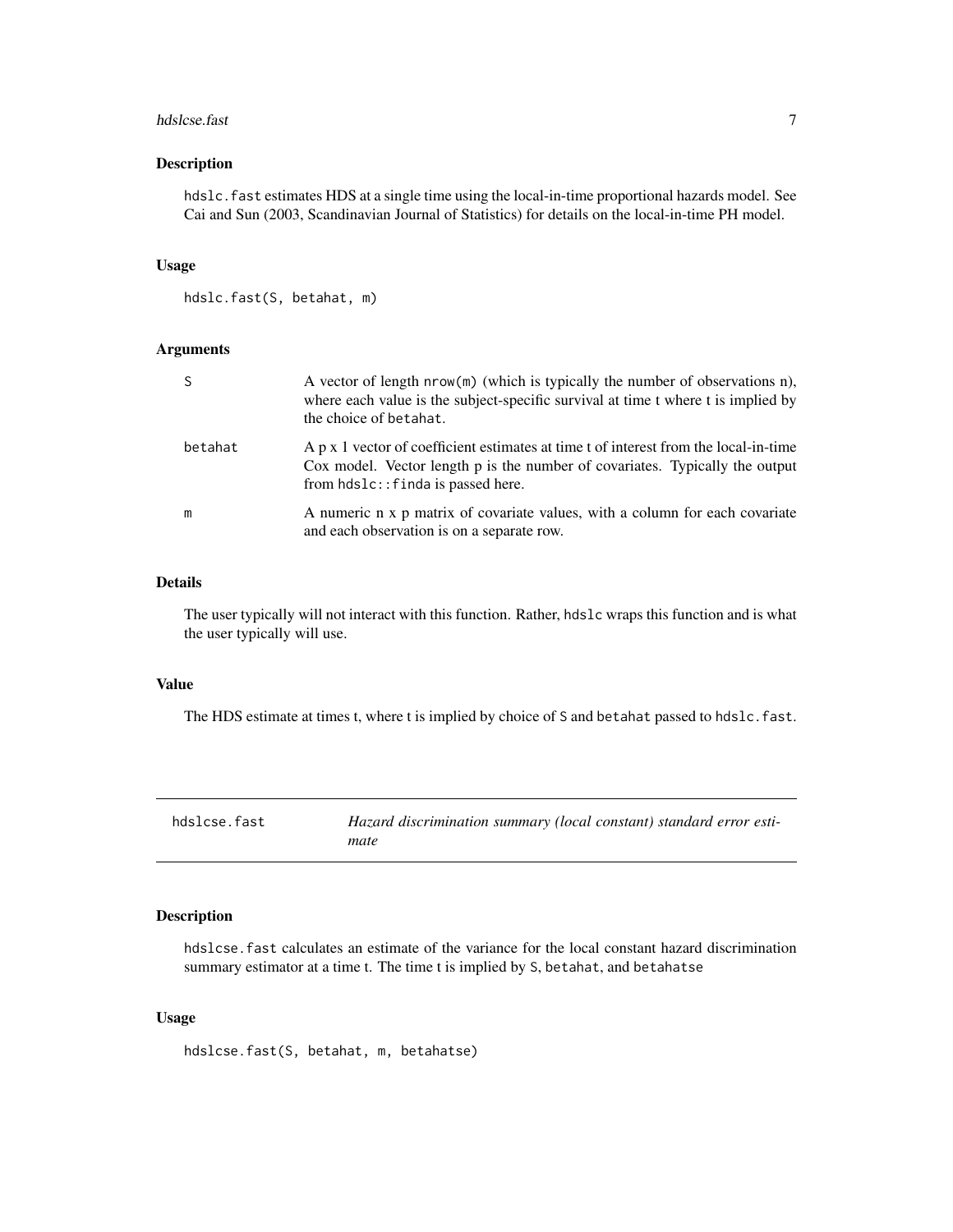#### <span id="page-7-0"></span>Arguments

| -S        | A vector of length $nrow(m)$ (which is typically the number of observations n),<br>where each value is the subject-specific survival at time t where t is implied by<br>the choice of betahat.             |
|-----------|------------------------------------------------------------------------------------------------------------------------------------------------------------------------------------------------------------|
| betahat   | A p x 1 vector of coefficient estimates at time t of interest from the local-in-time<br>Cox model. Vector length p is the number of covariates. Typically the output<br>from hdslc:: finda is passed here. |
| m         | A numeric n x p matrix of covariate values, with a column for each covariate<br>and each observation is on a separate row.                                                                                 |
| betahatse | A p x p covariance matrix for betahat at time t                                                                                                                                                            |

#### Details

The use will typically not interact with this function directly. Instead this function is wrapped by hdslc.

#### Value

Variance estimate that has not been normalized. To get a usable standard error estimate, divide the output of this function by the bandwidth and sample size, and then take the square root.

| Hazard discrimination summary estimate at one time point<br>hds t |  |
|-------------------------------------------------------------------|--|
|-------------------------------------------------------------------|--|

#### Description

hds\_t estimates HDS at time t under the PH assumption

#### Usage

hds\_t(t, L0hat, betahat, m)

#### Arguments

| t       | The time at which to calculate HDS                                                                                                        |
|---------|-------------------------------------------------------------------------------------------------------------------------------------------|
| L0hat   | A data frame with variable names of hazard and time. Typically the object<br>returned by basehaz.                                         |
| betahat | A vector of coefficient estimates from the Cox model. Typically the coefficients<br>value from the coxph object object returned by coxph. |
| m       | A numeric matrix of covariate values, with a column for each covariate and each<br>observation is on a separate row.                      |

### Details

The user typically will not interact with this function. Rather, hds is a wrapper for this function and is what the user typically will use.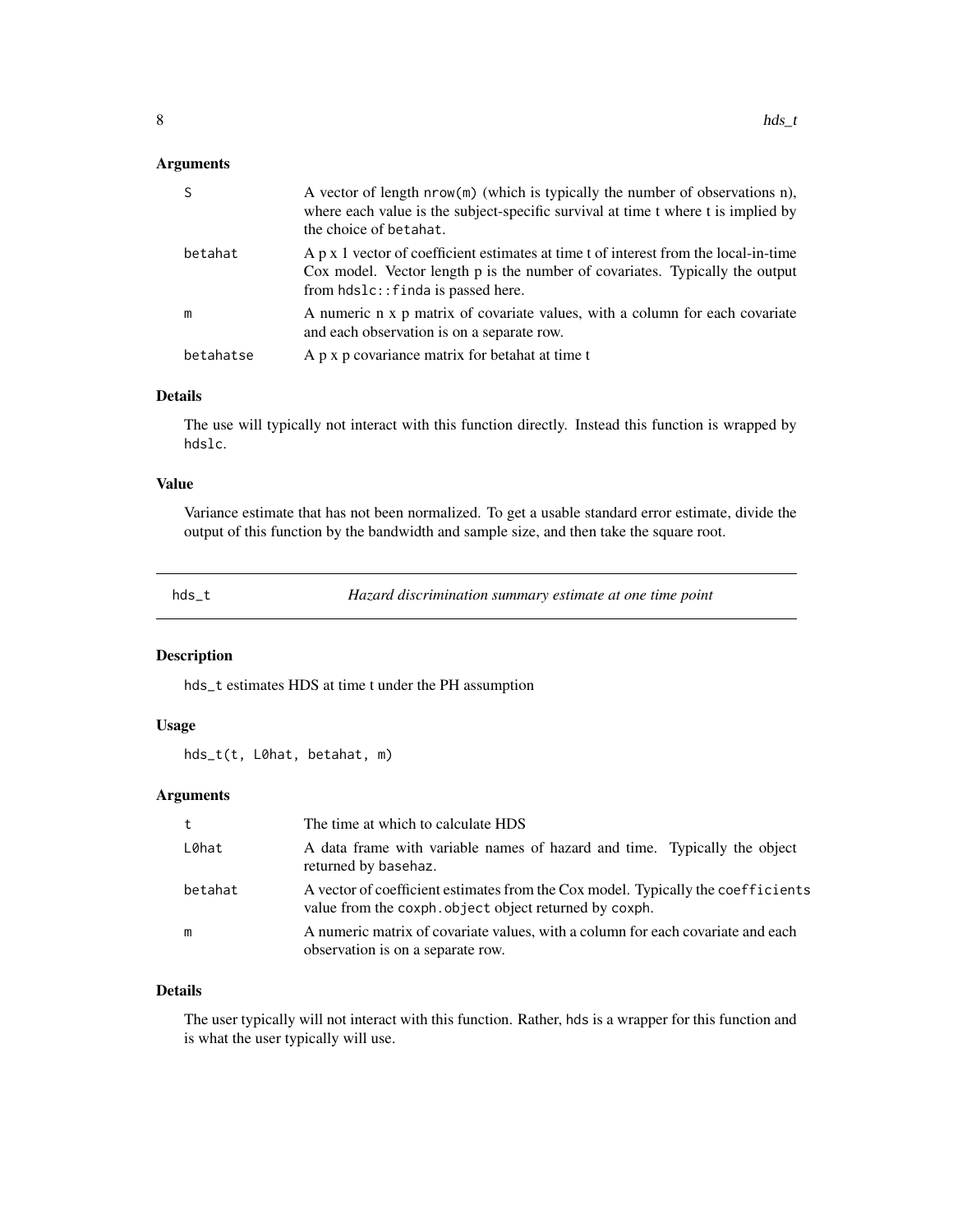#### <span id="page-8-0"></span>Description

A cleaned up version of the Mayo PBC data from survival::pbc. Only the first 312 observations are used (the cases who participated in the randomized trial). Only five of the covariates (listed below) are used. Further, two of the covariates were log transformed.

#### Usage

pbc5

### Format

A data frame with 312 rows and 7 variables:

time follow up time in days

status 1=death, 0=censored

age age in years

edema 0=no edema, 0.5=untreated or successfully treated, 1=edema despite diuretic therapy

bili log serum bilirubin level (original value from survival::pbc is unlogged)

albumin serum albumin

protime log standardized blood clotting time (original value from survival::pbc is unlogged)

#### Source

Cleaned up version of survival::pbc